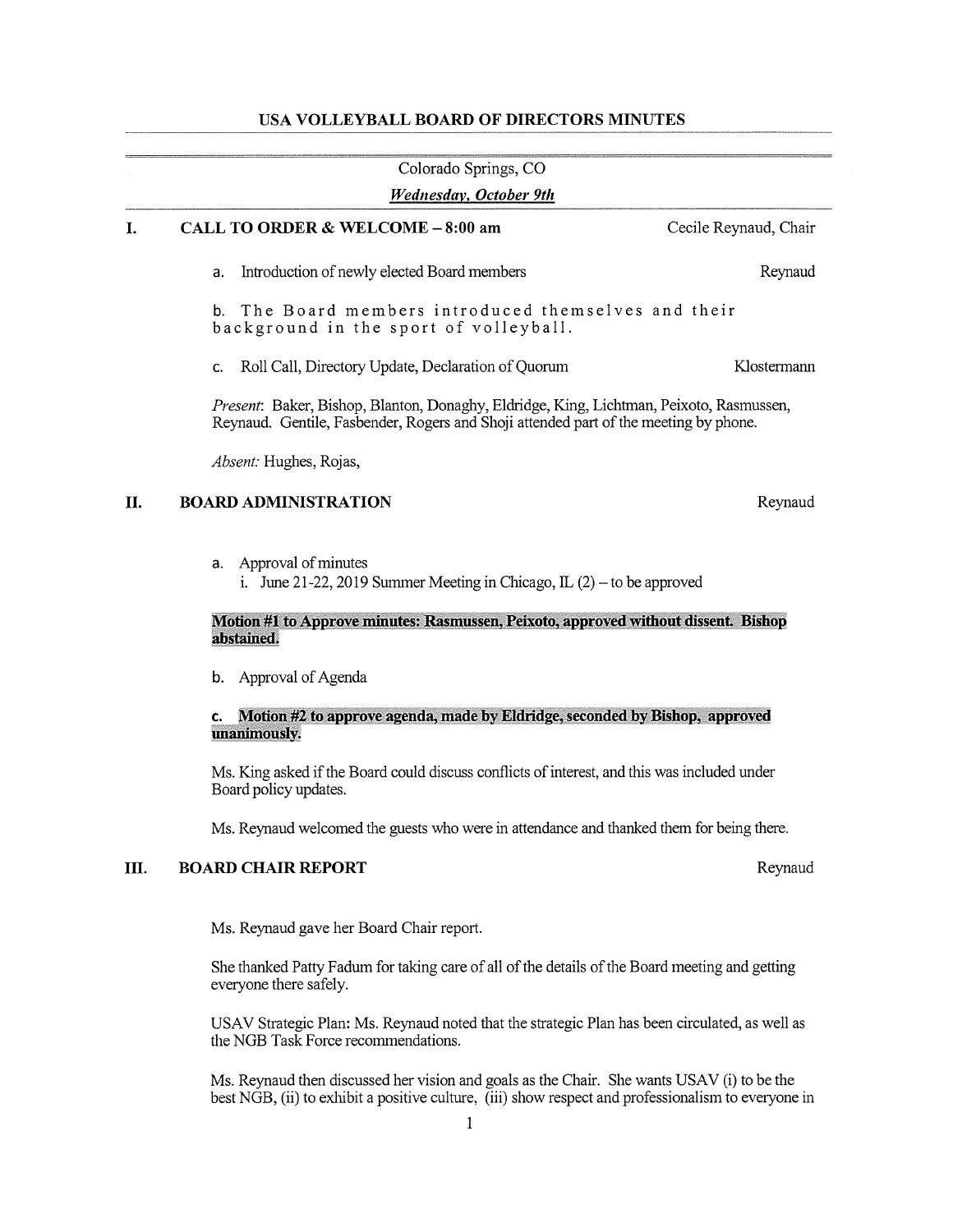the organization and take care of the people on our staff; (iv) treat other organizations professionally; and (v) focus on solutions.

Her first week was very interesting, with many phone calls and emails. She spoke with each Board members and the RVAA Chair, and people gave her input on cuirent and important issues.

She received phone calls from the AAU and NA leadership.

She thanked the Nominating Committee for doing <sup>a</sup> greatjob of getting all of the Board positions filled in time for this meeting. The Officials seat is the only one that is still open, and Ms. Reynaud indicated that this position should be filled this fall.

The RVAA Assembly manual and the Officials Assembly manual were circulated prior to the meeting and approved by the Board.

Reynaud met with Ary Graca, President of FIVB, in July. His message was that they would encourage USAV to have a pro league and to be on TV. He was very supportive of USAV.

She attended the qualifier in Shreveport where she saw the U.S. Women's Team qualify for the Tokyo Olympics. This was the first time the team was able to qualify through an FIVB event in the U.S. She congratulated Jamie Davis for his efforts to bring the event to the U.S. She attended the staff retreat in Colorado Springs and got to know the staff better. She attended the NORCECA Champions Cup 2019. She met with NORCECA President Cristobal Matte, who was very positive about USAV. She attended the USAV Foundation Meeting. Andy Reitinger will provide an update on this later in the meeting. She spoke at the annual Diversity and Inclusion seminar in Daytona, which was hosted by NASCAR.

She then spoke about Conflict of Interest in her role as the Chair. She will not be paid for any events where she works for USAV. She did serve as a volunteer mentor coach at the High Performance Championship in July and will volunteer to teach at two CAP clinics this year.

She identified the Beach Assembly as an area that needs to come up to speed. She is seeing progress in this area.

She has also spoken with Jamie Davis frequently and complimented him for how hard he works and appreciates that he keeps her informed on issues and topics as they arise.

# IV. CEO REPORT Jamie Davis

Mr. Davis first updated the Board on the National Teams. On the Beach side, our teams are playing well, and it looks like we will have two women's teams qualify for the Games, and one men's team for sure and likely two. He said there is <sup>a</sup> lot of noise in the marketplace about "whose" athletes are competing in the Games. Mr. Davis's feeling is that athletes can be members of multiple organizations and that in the end, they are American athletes representing the United States.

He then spoke about what USAV does for Beach athletes. The top athletes on the AVP tour have averaged \$42,000 - \$45,000 per athlete in prize winnings over the past five years. The top athletes are detennined by FIVB World rankings. By contrast, USAV provides top beach athletes with \$102,000 in financial support plus over \$1.1 million of indirect support (including staff, coaching, training facilities, medical, sport psych, etc.). USAV is going to do a better job of educating the athletes about the extent of the support we provide them. He discussed the hiring of Tyler Hildebrand who as Director of Coaching for the USA Beach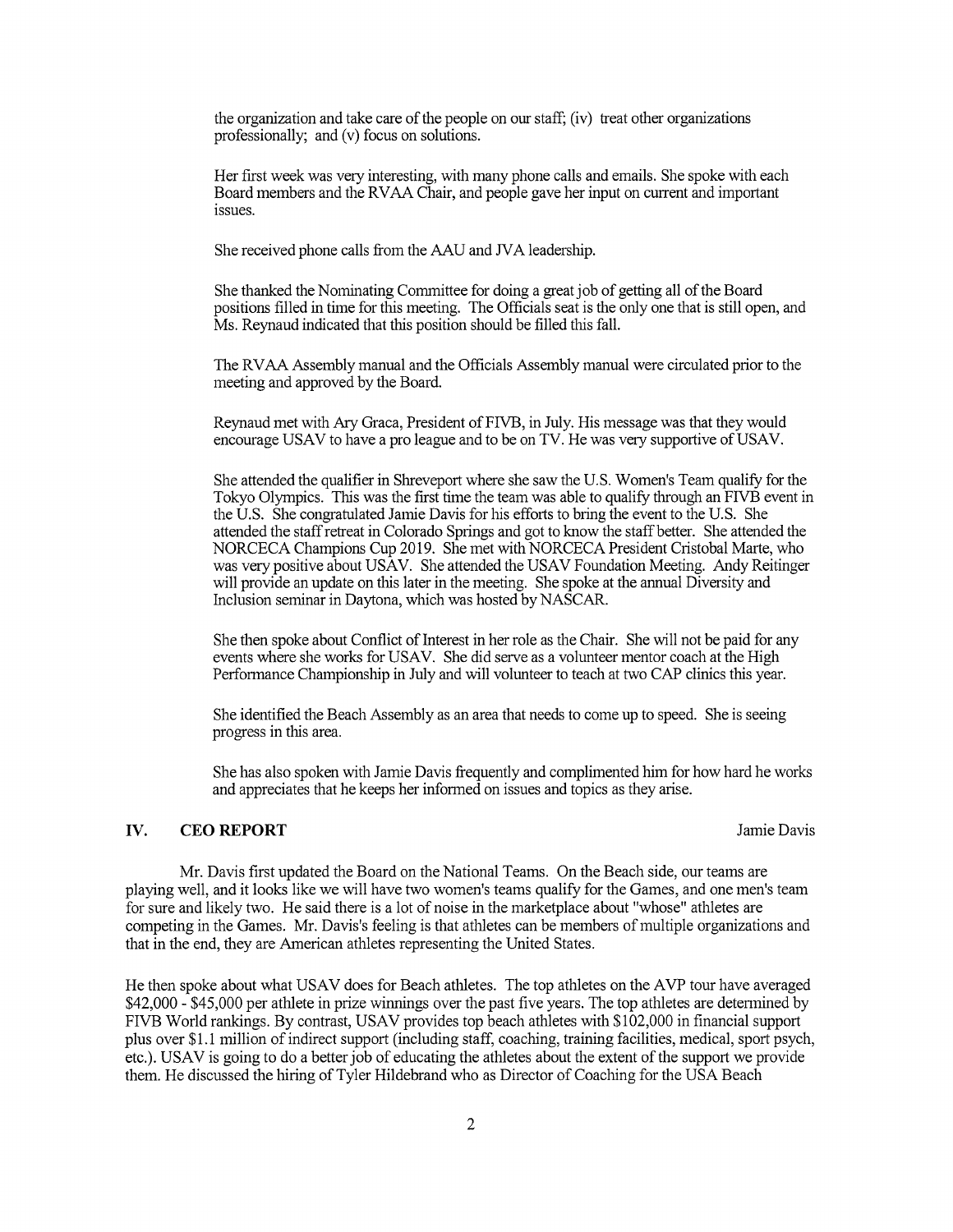programs is helping with best practices and competitive performance. Karissa Cook and Jace Pardon won a first ever beach volleyball gold at the Pan Am Games, by defeating Argentina.

On the Indoor side, everything seems to be going well. Both the men and women qualified for the 2020 Games. This is important because there are only two opportunities to qualify. This is the earliest in 31 years that we have qualified both teams.

In the VNL, the women won the gold medal for the second year in <sup>a</sup> row, with \$1 million prize money. 54% goes to players, 28% to USAV and 18% to the coaching staff for the teams. Even with its share of prize money, USAV lost money by participating in the event but feels good about providing the lion's share to the athletes and coaches. The men won a silver medal this year, losing to the Russians in the finals. This generated \$500,000 in prize money, with the same split for players, staff and USAV.

We had the men's and women's teams compete at the same time in Colorado Springs at the NORCECA Champions Cup. After that, the teams went to the World Cup, where the women won silver, and the men are playing as the Board meets (where they are currently in second place). Ms. Reynaud asked how many Board members were able to follow the broadcasts on Flo Volleyball, noting that it is not very expensive.

On the Sitting side, the women and men competed in the Parapan American Games in Lima. The men won <sup>a</sup> silver and the women won gold. The women had previously qualified for the Paralyinpics at the 2018 World Championships. The men did not qualify at Worlds or at the Parapans as they had to win the event, so their last chance will be in the U.S. in March. Mr. Davis feels this is very important to give the team the best chance of winning, and it will cost USAV \$70,000 to host the event on US soil. Also, Katie Holloway was selected to be the flag bearer at the Parapans which is <sup>a</sup> tremendous honor. Mr. Rasmussen noted this is the second time that a US Volleyball member was the flag bearer at the Parapans.

Mr. Bishop discussed the Beach ParaVolley event in Florida. Mr. Davis noted that there was a Beach ParaVolley camp in August. Mr. Davis also noted that they are hoping to have Beach ParaVolley recognized as a medal sport for the 2028 Paralympics in Los Angeles.

The other discipline is Snow Volleyball. The U.S. participated in four events this most recent season, both genders appeared at these events, and the U.S. won three golds and two silvers over the four events. We've learned some things, such as beach volleyball athletes being <sup>a</sup> closer match than indoor athletes in terms of similar skills.

Mr. Davis then identified High Performance as one of our biggest challenges. We have made recent changes with the goal of improving in this area. We recently hired Peter Vint, who will be starting in less than <sup>a</sup> month from the date of the meeting. He will be in charge of the National Teams, High Performance and Coach Education. Team USA did make history by winning the gold at the U18 Championships. This is the first time we have ever won gold in a youth or junior age competition.

Indoor high perfonnance tryout participation has declined. We're analyzing why this happened and will work to fix this. The Indoor HP Championships had mixed reviews. There was <sup>a</sup> water main break in Ft. Lauderdale, which impacted the entire city, including the event. This was a huge inconvenience, and Mr. Davis credited the USAV staff for doing everything they could to adapt as well as mitigate the crisis and its impact on the event and the participants. A record number of teams participated in the event.

With respect to Beach HP, the tryout structure was adjusted in 2018 and we've received mixed feedback. There was a new transfer initiative as a way of identifying indoor athletes who could convert to the beach discipline. There were issues with the Beach HP Championships, and we're working to address those and make sure they do not happen again.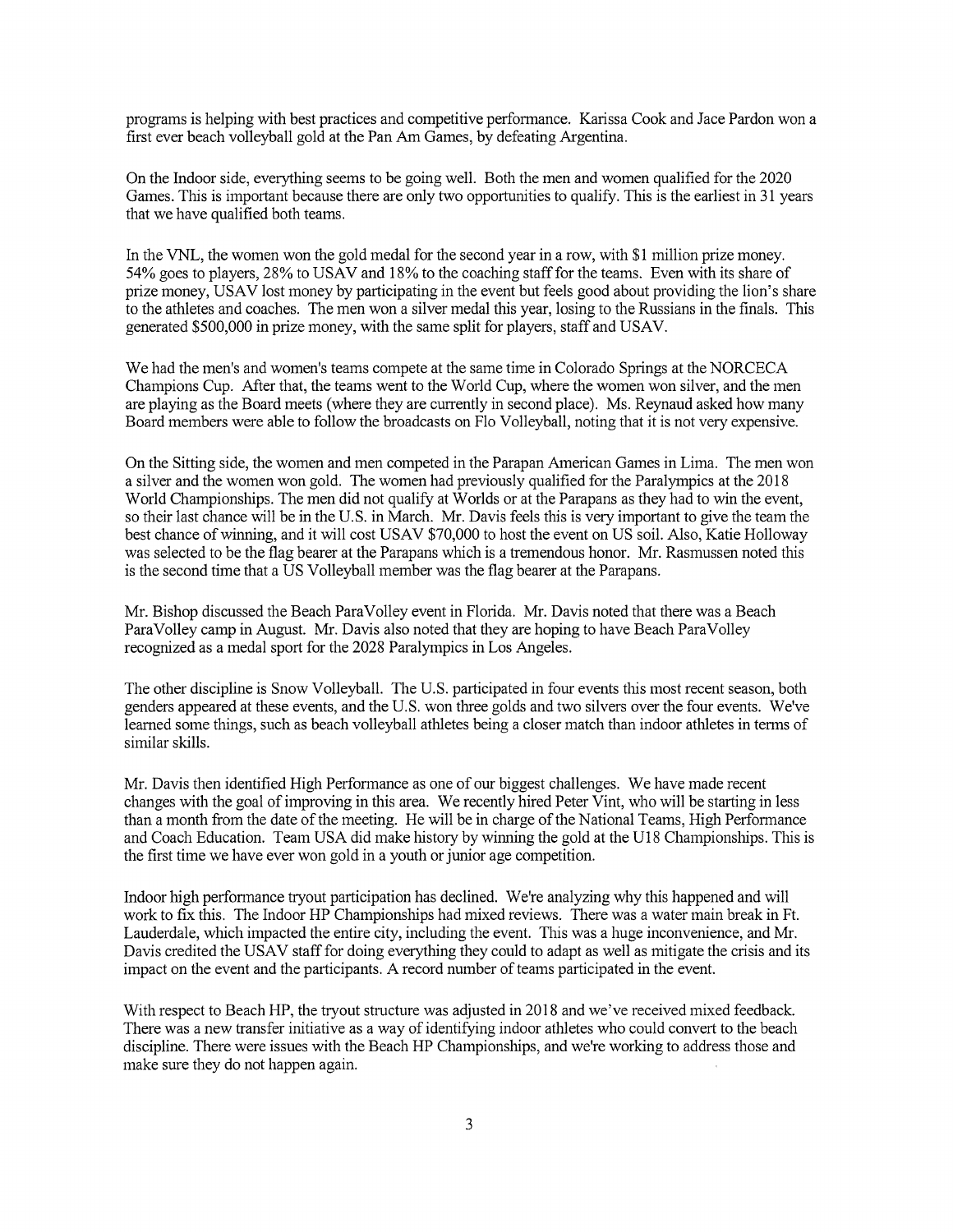Regarding Sitting HP, we've not had any problems. They completed 5 training programs with 23 athletes participating, with one more event to be held in November.

Beach Events. The Junior Championships in Manhattan Beach had <sup>a</sup> record number of teams participate. The Beach National Qualifiers, which are run by USAV, are in full swing. There will be 36 events over the next year, up from 28, and they are geographically spread very well. We're looking for a location to host the Championship, but this can be <sup>a</sup> challenge this far out in terms of securing permits for beaches in California.

Indoor Events. We had a strong year on the indoor championships. The Girls 18's Junior Nationals had 280 teams, which was down slightly. The 2020 location will be Reno, NV over May 1-3. The Adult Open Championships had about 500 teams, and we received <sup>a</sup> lot of positive feedback. During this event Mr. Davis spoke with a group that is forming a professional league. Next year's location for the Open is in Minneapolis starting on May 22nd. The Girls' Junior Championships had nearly 1300 teams, which was <sup>a</sup> record number. We also saw huge increases in the gate, thanks to no longer using wrist bands, but instead selling electronic tickets that are not transferrable. There were very few complaints and it flowed well. The event will be held next year beginning June 25 in Dallas. The Junior Boys Nationals continues to grow. This year we had 615 teams, which is the first time we surpassed 600 teams. Next year it will be in Reno starting June 27th. The High Performance Championships had 136 teams, and this was the first year we operated the event through the Events Department. The 2020 event will be in Pittsburgh beginning on July 22nd. We are challenged to find <sup>a</sup> venue for the Beach HPCs. We have <sup>a</sup> commitment from Manhattan Beach, but it overlaps with the Indoor HPCs, which we want to avoid if possible.

Intemational Events. We had <sup>a</sup> very busy year particularly with events that we hosted. We held preliminary rounds for the VNL in Hoffman Estates, IL for the Men. Attendance was down some, but we still did fine. The Women's preliminaries were held in Lincoln, NE. The finals for the Men were held in Chicago. The Olympic Qualifier for the Women was held in Shreveport/Bossier City. This was marketed as <sup>a</sup> Team USA qualifier, which led to huge crowds that were very USA-centric. This exposed our sport to <sup>a</sup> part of the country which is not a volleyball hotbed, and this was very successful. The community loves USA Volleyball right now. VNL Men's Finals 2020 will not be hosted in the U.S. The finals will be on the same weekend over the July 4th weekend. There was concern about getting crowds to this event, so we recommended to FIVB (which has the financial liability for this) that they host 2020 elsewhere.

National Training Center. We have been in discussions about <sup>a</sup> possible location in Irvine, which would be part of <sup>a</sup> residential project. In the meantime, Anaheim has told us they want us back, which is <sup>a</sup> change in position. We did have a formal proposal from a group in the Chicago area, and the Board decided that was not an ideal location. There is another possibility in the suburbs of Atlanta at a site called Lake Point. A site visit is planned for next week.

Regional Services. USAV made the decision to postpone the launch of the new Sports Engine member management system. We felt Sports Engine was missing some key elements and wanted to launch with <sup>a</sup> fully functional system. We negotiated a one-year extension with Webpoint (our current platform) and Sports Engine will launch September 1, 2020. Webpoint has had some bumps in the road this year. We are confident that Sports Engine will be far superior. There were questions on the privacy policy. Ms. Stafford reported that USAV consulted with O'Melveny and Myers on this issue. They did an in-depth analysis, which provided some ideas, including drafting USAV's privacy policy that Sports Engine will have to comply with. This is comparable to what <sup>a</sup> couple of other NGBs have done. The CPA in California does not cover nonprofits, so it does not apply to USAV, but the policy that O'Melveny will draft will comply with CPA anyway. The policy will also be compliant with New York's SHIELD policy and other state laws that may be on the horizon. She thanked O'Melveny for their great work in this area. Mr. Rasmussen asked the RVA representatives on the Board how they feel about this. Mr. Baker indicated that he was happy USAV hired outside counsel, he wants to see the new policy, and he thinks this should not be <sup>a</sup> problem moving forward. Ms. King asked Ms. Stafford if we've discussed this with Sport Engine. Ms.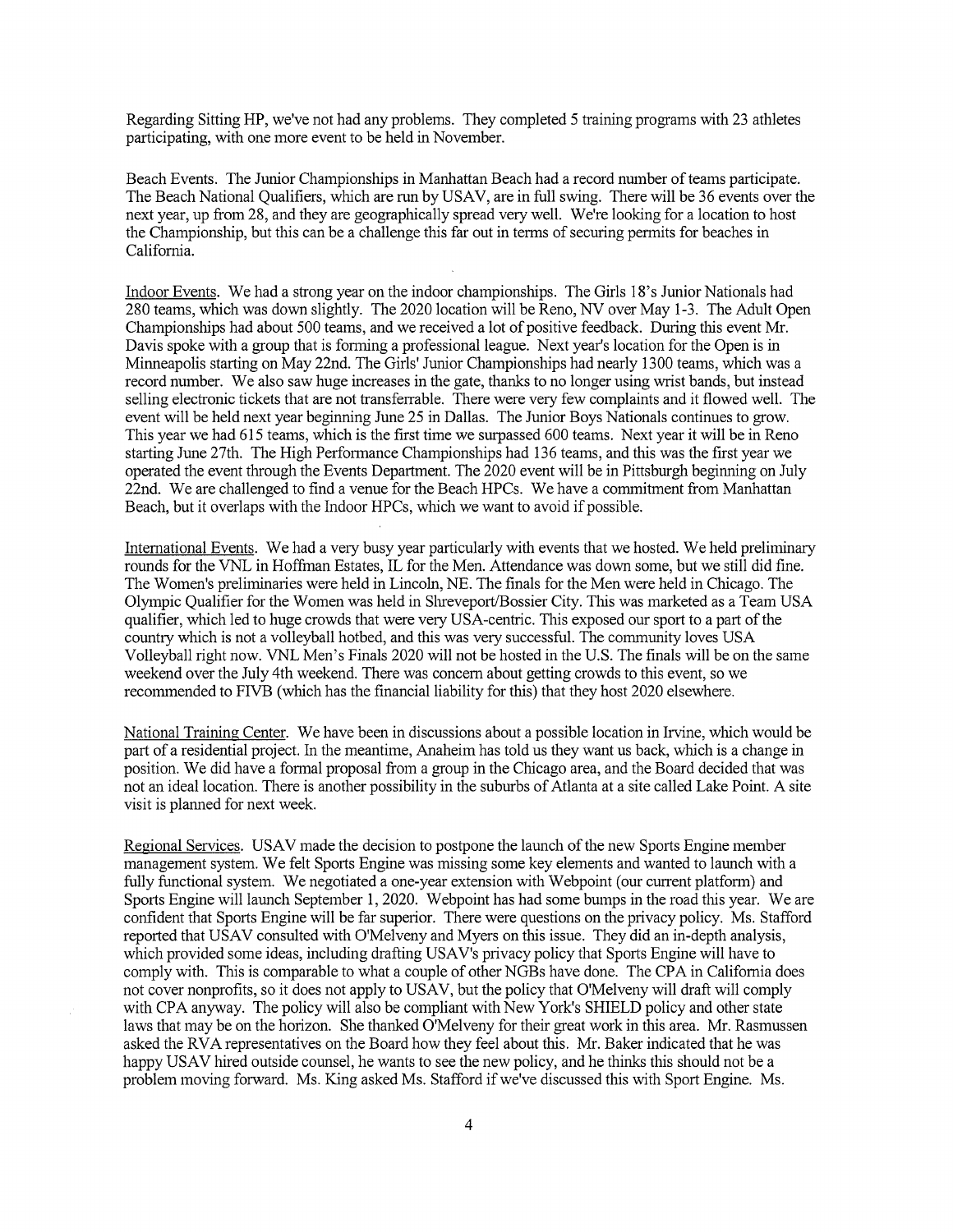Stafford indicated that they have not talked with Sport Engine specifically about this approach, but they have had <sup>a</sup> number of conversations, so she does not expect <sup>a</sup> problem.

Mr. Davis reminded the Board of the many ways that USAV has increased its financial support of the regions. USAV pledged to the Regions who were switching to Sport Engine that USAV would pay its share of the credit card fees. Despite the delay in the Sports Engine launch, he honored this even though the transition has not yet been made, which was <sup>a</sup> \$170,000 incremental cost to USAV. He also noted that Impact is now free to the Regions, which is a new member benefit and <sup>a</sup> \$3 00,000+ loss in revenues for USAV. Also, through USAV's support of the U.S. Center of SafeSport, all USAV members get training for free. In 2019, USAV will pay \$100,000 to support the U.S. Center for SafeSport, and we expect this to go up to \$140,000 next year. USAV is discontinuing the Regional Grants program, as we're not getting <sup>a</sup> good return on investment on this; in fact, Sandy Abbinanti who chairs this committee for the RVAA approached Mr. Davis about discontinuing this program.

Membership. The membership year ended on August 31st. Membership was 359,000, up three percent (3%). There was <sup>a</sup> five percent growth in adult membership and 2.6 percent for boys.

Coaching Education. We have completely new CAP and B-CAP policies in place that should reduce costs for coaches. This will be done in <sup>a</sup> partnership with the local host, where profits will be shared. Mr. Bishop thanked Mr. Davis for restructuring this. He asked if there has been <sup>a</sup> commitment from the cadre involved in the past to support this. Mr. Vadala said USAV plans to involve the same cadre in these programs, and is also looking for the next generation of cadre members.

Sport Development. USAV did <sup>a</sup> historic grant to SIAC, which is \$1 million total over 6 years (USAV's share is \$400,000) to develop six D-II volleyball programs at HBCUs. We have received <sup>a</sup> lot of kudos for this. Four of the six schools have already identified coaches. The goal is to have all six competing by the 2020-21 NCAA season. Mr. Davis noted that the money comes in staggered allocations, subject to the universities reaching certain milestones. Mr. Bishop asked ifthere might be other opportunities to use this model elsewhere. Mr. Davis indicated that, right now, the focus is on making this program successful. USAV also donated \$12,000 in merchandise to USA Deaf Volleyball. USAV also continues to support the Starlings program.

US Center for Safe Sport. In 2018-19, we had 111 cases reported, and 76 reported through the Regions. The Center hired new leadership, with the new CEO being Ju'Riese Colon. The NGBs have been vocal about supporting the Center, but also have articulated their need to improve the speed of turning around investigations and closing cases. The Center is trying to do this but is lacking funds. Congress has approved \$2.5 million in support for the Center. Ms. Lichtman asked ifthey have hired more people. Mr. Davis replied that they have had some turnover, but the plan is to rapidly grow. Mr. Smith noted there is a bill before Congress to increase USOPC and NGB support for the Center to \$20 million.

Shared Core Values. Mr. Davis explained that a goal of USAV is to have shared core values across the organization. This was developed with input from all levels of the organization. A copy of the Power Point presentation on the Core Values is attached to these minutes. USAV will post these core values around the office to remind all staff of these and as <sup>a</sup> reminder to follow those core values. Staffwill also be held accountable for their compliance with our Core Values as <sup>a</sup> part of the annual performance reviews. Mr. Davis added that this is how USAV will treat our Regions, and we will expect the Regions to treat us the same way. Mr. Bishop asked if the Regions could get the Core Values materials and Mr. Davis indicated that USAV will provide those.

Marketing. Kassidi Gilgenast the Marketing Director for USAV, reported on strategic marketing. She discussed the marketing goals of the organization, which include (i) making USA volleyball synonymous with volleyball, (ii) defining the brand identity of USAV; (iii) inspiring the next generation of volleyball players, and (iv) prioritizing investment in the USAV brand. She displayed the new organizational chart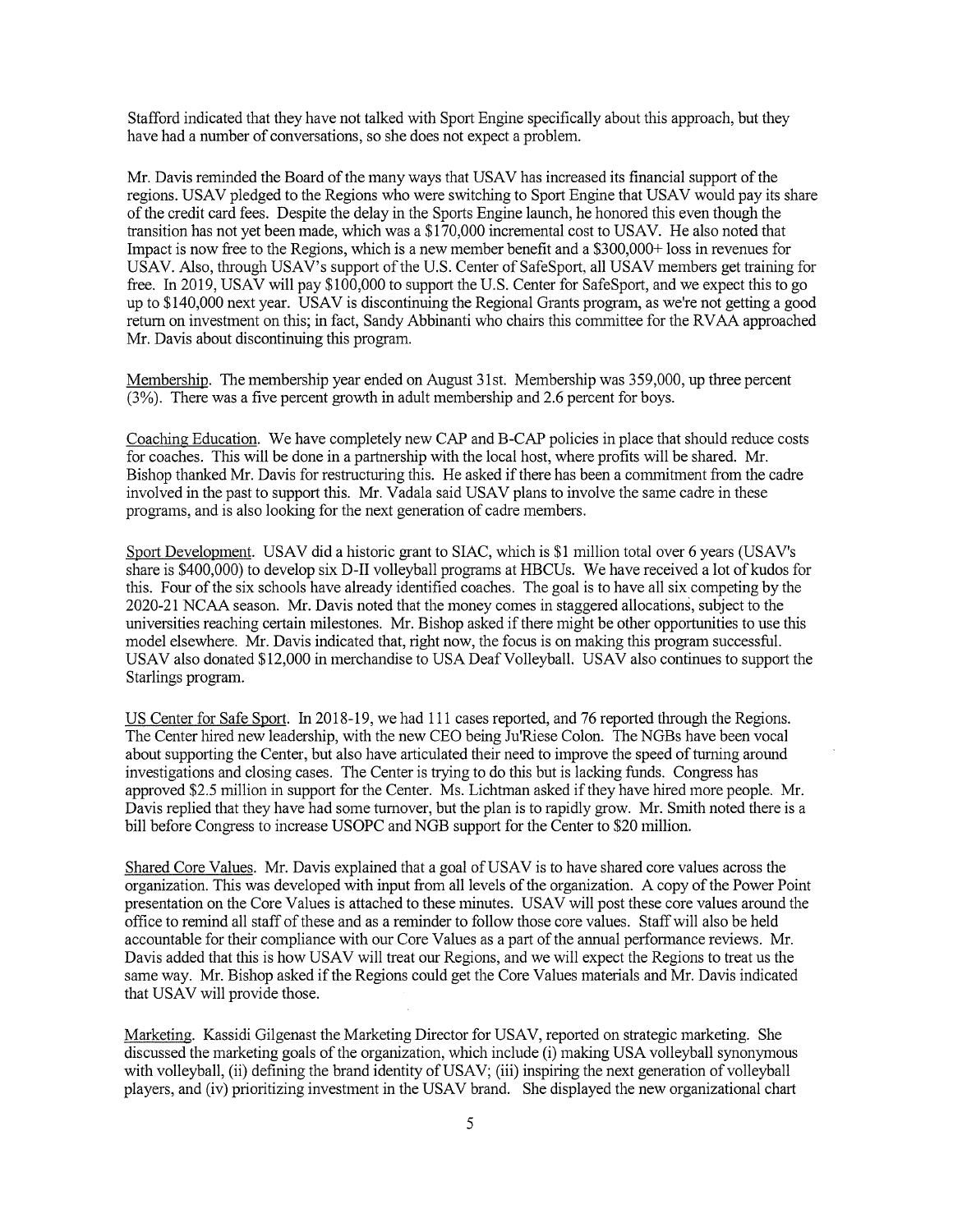for the marketing department. The two main deliverables for the department will be the MarComm Creative Playbook and Strategic Marketing Plans. She then discussed USAV's brand and the plans for the brand. Mr. Rasmussen suggested that the promotion of USAV's brand should include providing <sup>a</sup> safe environment. Ms. Gilgenast noted that safety is <sup>a</sup> key value of USAV's brand. The key USAV brand values are safety, character, opportunity, inspiration and community. There has been an emphasis on harmonizing the USAV brand, and <sup>a</sup> new logo for the USAV Hall of Fame has been developed. The objectives of the marketing department include brand awareness, brand equity, affinity and engagement. She then discussed the media channels, breaking them into three categories: (i) those owned by USAV, (ii) those earned by USAV, such as TV and radio in markets where events are being held, and (iii) paid. The marketing department is also re-thinking event activation. The department has invested <sup>a</sup> lot of time and money in the digital media and content strategy. She noted that USAV has infonned the USOPC that USAV is leaving the Team USA platform at the end of 2020 and will develop its own digital strategy. As of July 2019, USAV had more than 1.8 million followers on social media. We are also working with athletes to be able to use USAV-produced content on athletes' social media sites, which helps them grow their own brands. The department is also working hard to promote the different USAV events being held in the U.S., including FJVB events. She reported that USAV has one new sponsorship partner in Juice Plus+ as well as several key renewals. There is also a focus on Region collaboration, including a promotion on the Big 10 Network that was developed in conjunction with the 12 Regions located in the Big 10 area. She also discussed the development of <sup>a</sup> comprehensive marketing campaign leading up to Tokyo 2020. Ms. King asked what Board members and others could do to help the marketing department, particularly on social media. Ms. Gilgenast asked the Board to send anything they see that they like on social media to her. Ms. Lichtman asked if there were relationships between the marketing department and colleges. Ms. Gilgenast indicated that there was not much interaction unless there is an event coming to a college or its city. There is also contact and communications with the Sports Information Directors of colleges and universities. Mr. Bishop complimented Mr. Davis and Ms. Gilgenast for putting together a comprehensive marketing plan. He also thinks that more partnerships like that with the Big 10 is <sup>a</sup> great goal for USAV. He also noted that the rollout of <sup>a</sup> unified logo is <sup>a</sup> great development. Ms. Gilgenast emphasized that she considers herself and the department to be a resource for the Regions.

# V. AUDIT, FINANCE & BUDGET COMMITTEE REPORT George Thompson,

Treasurer

Mr. Thompson reported on two topics: (i) an investment manager, and (ii) IRS Fonn 990.

He reported that USAV received eight proposals from investment managers. The AFB evaluated the applicants based on people, the process for investment, performance, fees and partnership. After evaluating all of these applicants, USAV selected Beacon Pointe to be its investment manager. Beacon Pointe currently manages about \$12 billion in assets. He noted that <sup>a</sup> number of people in Beacon's management have played volleyball in the past. Mr. Baker asked if the fees quoted were all inclusive. Mr. Thompson stated that Beacon Pointe's fees are all inclusive. He noted that just about all applicants were quoting about 40 basis points for fees, but Beacon Point is 30 basis points. He did note that each investment may have its own fees. The next steps are for Board approval, creating an investment policy and <sup>a</sup> liquidity policy, setting up accounts and transferring assets. He thinks this will take through the end of2019. Ms. King asked if the Committee considered doing this in stair step so we can evaluate how they do before transferring the full amount to be invested. Mr. Thompson reported that USAV will invest through dollar-cost averaging. Mr. Davis asked ifthey would consider leaving <sup>a</sup> small amount in the USOE. Mr. Thompson reported that they will be doing that, and this will be addressed in the Investment Policy. Mr. Bishop asked how long the contract with Beacon Pointe will be for. Mr. Thompson responded that there is no length of contract, and we can withdraw funds at any time. Fees are on <sup>a</sup> pay-as-you-go basis. Mr. Thompson thanked Mr. Klostermann and Mrs. Stacie Keams for their assistance.

# Motion #3 to approve the AFB's recommendation to engage Beacon Pointe, brought forward by Committee, approved unanimously.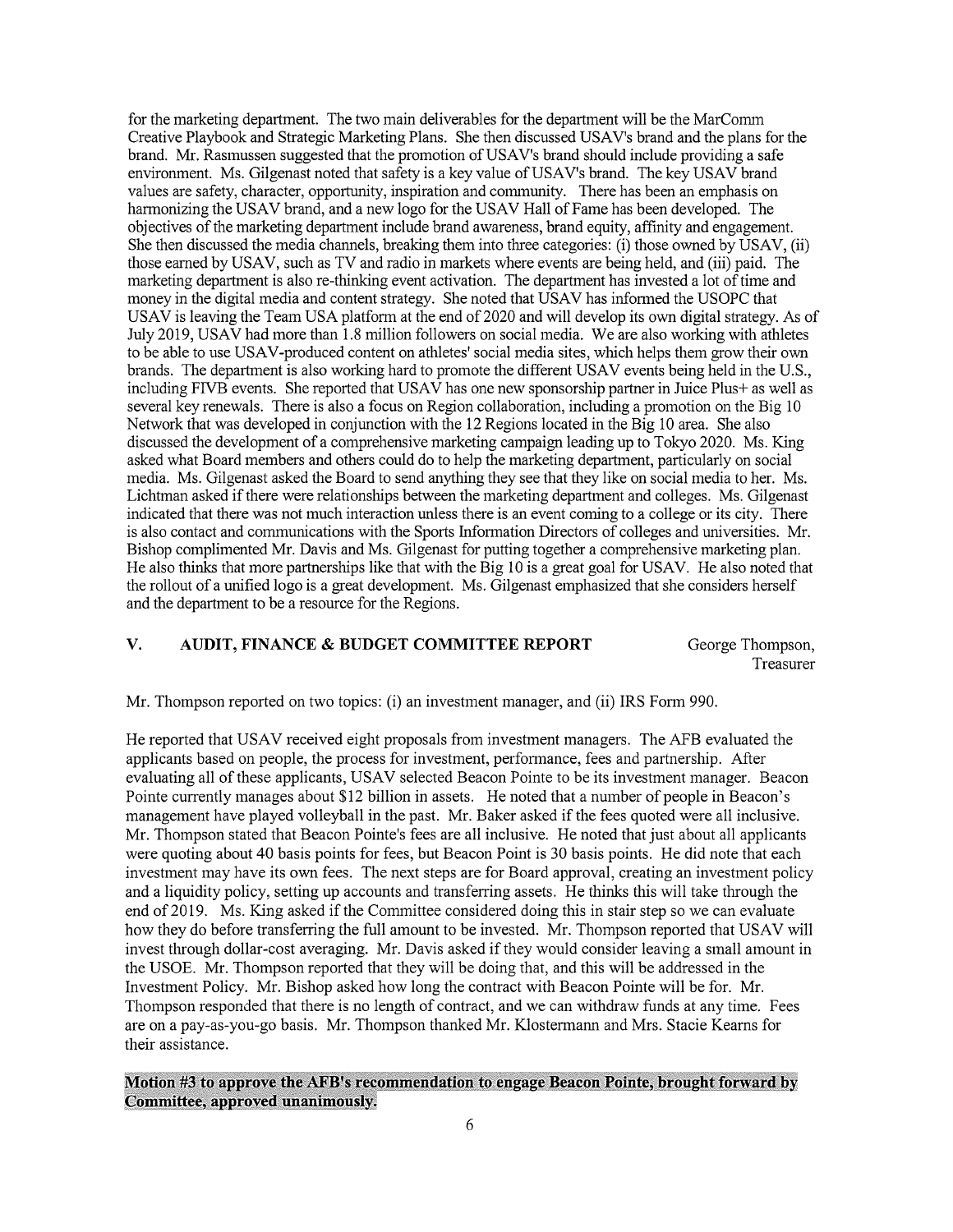Mr. Thompson then discussed the IRS Form 990. This has been reviewed and approved by the AFB and provided to the Board prior to the meeting. Mr. Bishop asked about the significant changes described on page 5, Item 4. Ms. Stafford reported that this was due to changes in USAV's Bylaws.

### Motion #4 to approve the Form 990, brought forward by Committee, approved unanimously.

### VI. FOUNDATION REPORT Andy Reitinger, Chair

Mr. Reitinger, the Chair of the USA Volleyball Foundation, addressed the Board. He noted that the Foundation has not been terribly active in recent years, due to disagreements on roles and purposes. USA Volleyball is the sole member of the Foundation, which means the USAV Board appoints the Board of the Foundation. The Bylaws have been changed to provide more protection for USAV going forward. The Foundation Board met four weeks ago and set up four committees - Investment, Alumni, Development, and Structure and Function. Next May, there will be <sup>a</sup> meeting of USAV as the sole member, at which time the Foundation will be asking for new members to be added to the Board of the Foundation. Ms. King asked why the donation to the SIAC was not made by the Foundation, but rather USAV. Mr. Davis indicated that he felt this was better to come from the operating surplus of USAV, rather than reducing the corpus of the Foundation. Mr. Davis indicated that it is important that the Foundation be operated separately from USAV. Mr. Thompson noted that he has received a legal opinion on this issue.

# VII. USOPC Chris McCleary, USOPC General Counsel

Mr. McCleary was invited to address the Board on the various issues facing the USOPC that may impact NGBs. He started with <sup>a</sup> recap of what has been happening in the Olympic Community, particularly with respect to governance.

He discussed the focus that Congress has placed on the USOPC. A lot of attention has been paid to whether USOPC and the NGBs are formed the way they should be. He discussed the Borders Commission, which is focused on athlete engagement by the USOPC and the NGBs, as well as five other commissions. This has generated <sup>a</sup> lot of discussion on the governance of USOPC and the NGBs. The Borders report recommended that USOPC recognition of NGBs should emphasize a review/audit of NGBs each year to make sure they are in compliance with the Sports Act.

Phase One of the reforms involves development of Bylaws changes, which is the most wide-ranging change to the USOPC's Bylaws in history. An NGB certification program is built into these changes. There will now be five themes in Section <sup>8</sup> of the USOPC Bylaws that the USOPC will review NGBs for and will certify compliance for each year. There is an emphasis on making this process as straight forward as possible. In Phase Two, he thinks we will see that other organizations, that are not yet NGBs, must decide whether they will either become NGBs, or take <sup>a</sup> different status.

The USOPC's NGB Sport Services division is providing services to NGBs. One of the things being recommended to USA Gymnastics is to have <sup>a</sup> majority of independent directors on its Board, and NGBs may be expected to increase this independent representation. Also, athlete representation will go to 33 percent, from 20 percent as currently constituted. The definition of an athlete will also be changed to allow different athletes to serve. The expectation will be one-third independents, one-third athletes, and one-third sports people.

The USOPC will, through its Nominating and Governance Committee, have <sup>a</sup> Board evaluation process prior to reelection. This will apply first to the USOPC and then to NGBs in Phase Two. USOPC board members will have to complete certain training which will be made available at the NGB level as part of Phase Two.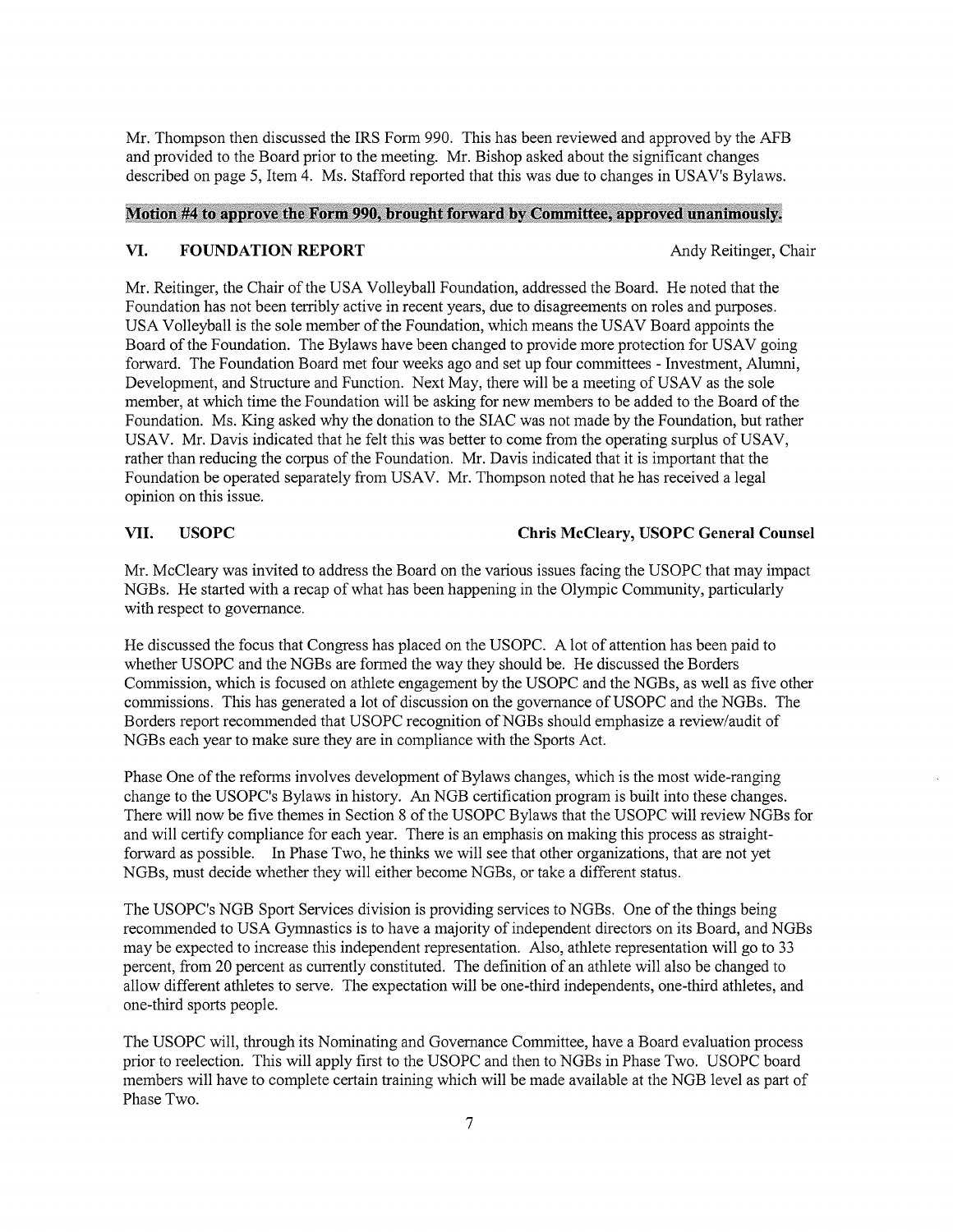Mr. Bishop asked about the two standards of organizations (NGB and other) and asked how that would work. Mr. McCleary noted that, for example, the US Army is a Multi-Sport Organization. An organization like the US Army cannot be treated like an NGB. What the USOPC can do is certify NGBs, which means that NGBs will be held to certain standards, The "Other" organizations will not be members, will not be held to the same standards as NGBs, and will not be certified each year.

Mr. Eldridge asked if the audit process is in reaction to the Senate Bill. Mr. McCleary noted that the proposal from the USOPC is to audit each year, which is <sup>a</sup> higher standard, that he thinks is important.

Mr. Baker asked if USAV's Regions would have the same requirements as USAV, under these new changes. Mr. McCleary indicated that the certification process will set minimum standards for NGBs, and not for the organizations that are part of NGBs. However, he also said this will lead to discussion about what this means for each NGB, and how this would apply across the NGBs.

Mr. Davis asked how the AAU fits in under this. Mr. McCleary responded that the AAU will become one of the "non-NGBs." He noted that the AAU became <sup>a</sup> member back in 1978, when it made sense. Today, it may not make sense. He did note that Congress is starting to realize that sport is not just the USOPC and the NGBs, so there will be <sup>a</sup> lot of focus on the other organizations. He also said that the USOPC will have to revisit the Junior Olympic name.

Mr. Bishop asked if there was a possibility that an NGB would not be allowed to have a structure like USAV's. Mr. Davis noted that USAV now requires things like SafeSport to apply to all members of the Regions, for example. Mr. McCleary said he doesn't see the USOPC requiring one type of structure - the diversity of structures is viewed as <sup>a</sup> strength of the US. He does not see the USOPC going against this. However, there could be an issue in the future if, for example, the structure makes SafeSport unworkable.

Mr. McCleary also noted that the USOPC's certification audit will not overlap with the audit conducted by the Center for SafeSport.

# VIII. VOLLEYBALL HALL OF FAME

Mr. Bishop reported on the International Hall of Fame. They have been working diligently to diversify the Board seats. There are now representatives from the RVAs, individuals outside of the Holyoke area, etc. There was <sup>a</sup> fundraiser recently. November 8-9 will be the induction ceremony, where six individuals will be inducted.

Mr. Davis reported on the discussions with the FIVB. The FIVB had indicated that it would only be involved with the Hall of Fame if USAV was on board, and there would be <sup>a</sup> joint venture between USAV and FIVB, which would take over all aspects of operating the Hall. Mr. Davis passed this along to Mr. Bishop, and that Board agreed, with the existing board becoming an advisory board. This led to a follow up meeting with FIVB in Chicago, where both FIVB and USAV agreed to continue down the road. Since then, communication has been difficult because the FIVB is busy, but Mr. Davis thinks the FIVB remains interested.

# IX. ATHLETE REPORTS

| a. Beach Athlete report (will phone in) | Todd Rogers/Sara Hughes |
|-----------------------------------------|-------------------------|
|                                         |                         |

b. Indoor Athlete report Cassidy Lichtman/Kawika Shoji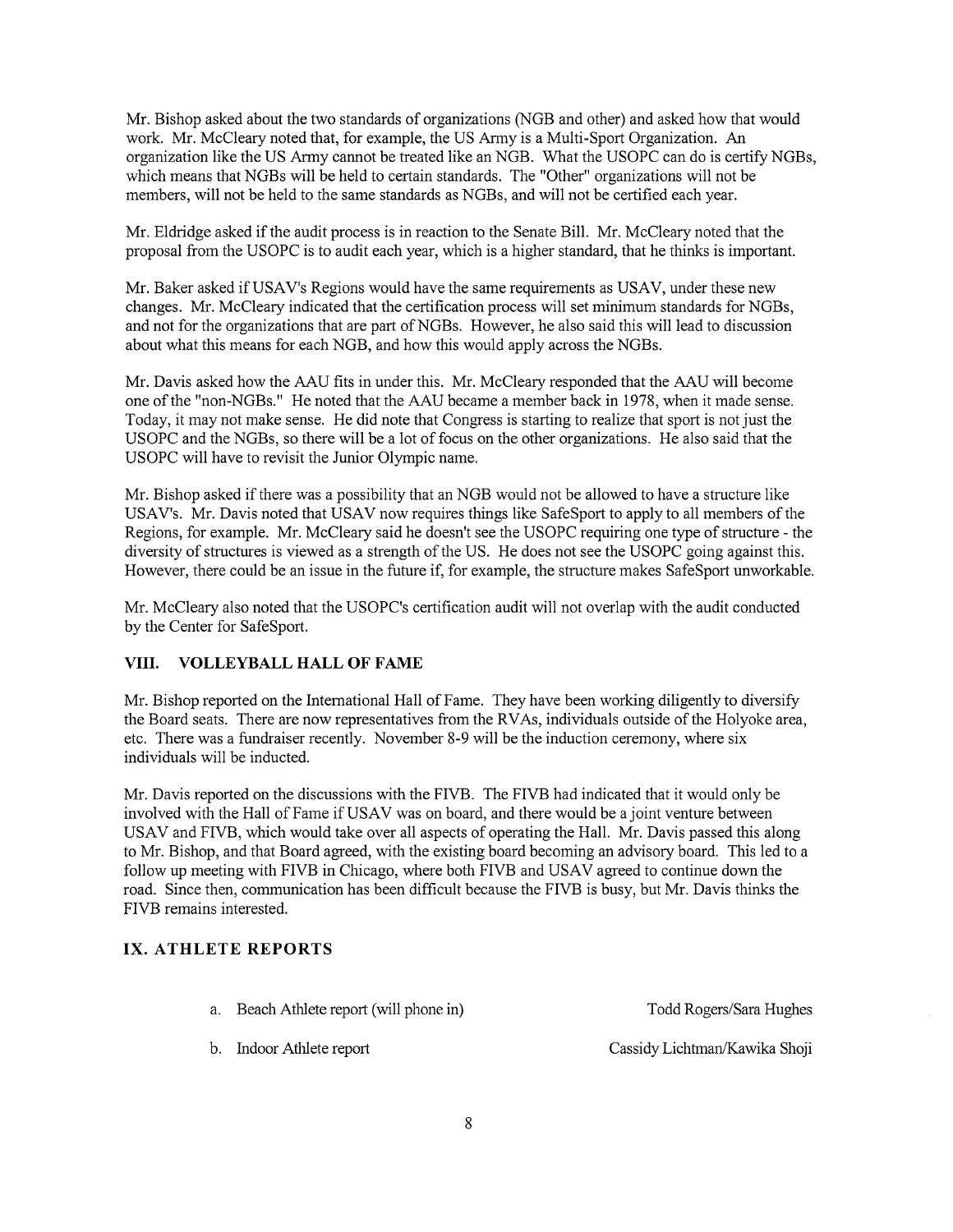Ms. Lichtman expressed the excitement that both teams have afready qualified for the Olympics. She reiterated how important it was for qualification to occur in the U.S. She also asked that, as we look for a future training center, she be kept updated. She also said that the athletes are excited about the alumni committee.

Mr. Shoji reported that the men are at the World Cup in Japan and are doing well. The men are very excited about qualifying for the Olympics. He is also interested in the options for the training center moving forward.

### c. Sitting Athlete report **Brend Rasmussen**

Mr. Rasmussen reported that the athletes have been very happy with the communication and reporting as of late. The men are excited that USAV is hosting the "last chance" qualifier in March in Edmond at UCO. They are also trying to set the date for the international athletes assembly administrative council conference call.

### d. USOPC AAC report (phoned in) Chris Seilkop

### Mr. Seilkop reported that neither he nor the alternate could attend the most recent AAC meeting, but he has received notes. There is consideration of fonning <sup>a</sup> new nonprofit that would help the AAC, but the exact duties of this new nonprofit are unclear. The USOPC had a number of Bylaws amendments. The leadership of the AAC has commented on these amendments. Mr. Seilkop mentioned that the main point that the AAC is trying to change is to have direct elections for athlete directors on the USOPC Board. The AAC also talked about an active listening strategy to get input from athletes, which will include <sup>a</sup> survey of 600 athletes across NGBs with differing levels of experience. There was also discussion about uniform team selection procedures across all NGBs. This is difficult given the differences among the NGBs. There is now some focus on transparency within the selection process. He feels USAV's policy is transparent.

### X. BYLAWS & GOVERNANCE

### a. Board Policy Updates **Klostermann**/Stafford

### i. Conflict of Interest.

Ms. King asked ifthe Board signs <sup>a</sup> conflict of interest form. Ms. Stafford mentioned that every board member signs <sup>a</sup> form when they come on board, but she is in the process of updating that. Also, it will be expected that each member of the Board will sign <sup>a</sup> conflict of interest form annually. Ms. Reynaud asked about the NDA that Board members sign given that guests attend Board meetings. Ms. Stafford reported that there is <sup>a</sup> provision that says if something becomes general knowledge, the NDA doesn't apply to that. Ms. Reynaud noted that infonnation shared in Executive Session must be kept confidential. Mr. Bishop asked about the provision that something must be 'deemed confidential" and whether something must be identified as confidential in the meeting. Ms. Stafford reported that this would need to be done, except for Executive Session, where everything is considered confidential. Ms. Reynaud encouraged Board members to ask questions about what they are expected to sign.

### ii. Results of electronic voting between meetings. Klostermann

Mr. Klostermann reported that there were two electronic actions between meetings.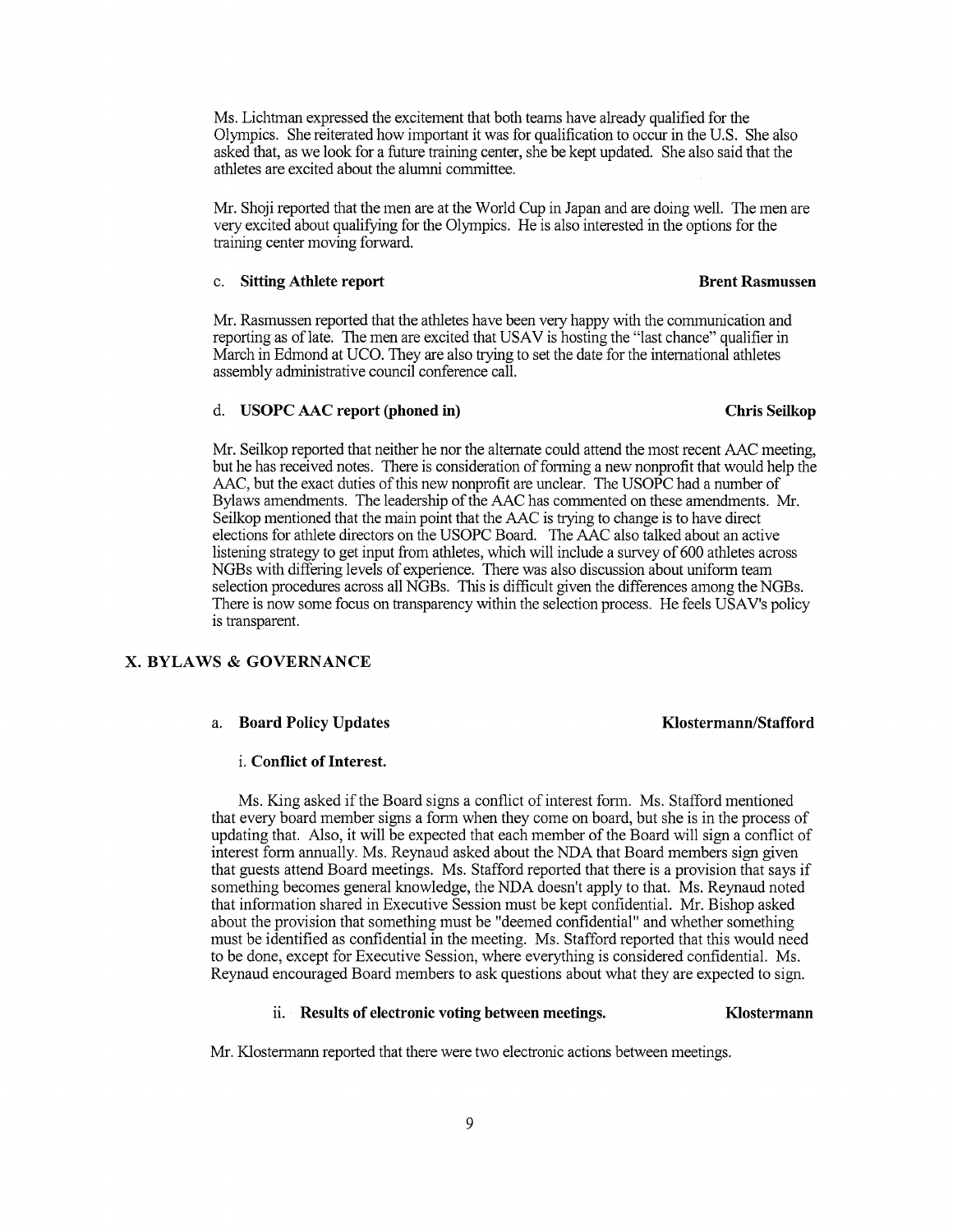First was to approve the Officials Assembly Manual and the RVA Manual. Second was <sup>a</sup> vote by the Board to fill the two vacant beach provisions. Both passed.

### ii. Status of vacant Board position. The contract of the Reynaud

Ms. Reynaud reported on the officials position, which should be filled before January.

### iii. Assembly & constituent reports to be submitted in writing:

### 1. Junior Assembly Report David Gentile

Mr. Gentile referred to his report in the ShareFile folder. There is a new Committee to review a national ranking and seeding for junior clubs to allow for ranking and seeding in a consistent manner. He has also been invited to participate on an AVCA Junior Club advisory committee.

### 2. RVAA Assembly Report Donaghy/Pexioto/Baker

There was no report for the Board since there has not been <sup>a</sup> meeting of the RVAA since the last Board meeting.

### 3. Officials Assembly Report (written) Devonie McLarty

Submitted in writing.

### 4. International Athletes Assembly Report Klostermann

Mr. Klostermann reported that, in follow up to the Board's approval of this International Athletes Assembly, this far surpasses what other NGBs are doing. There is a proposal before the USOC to expand the definition of athletes beyond the current 10-year standard. There is <sup>a</sup> question raised about how to identify and contact those athletes. Elections were held for the International Athletes Administrative Council, which is comprised of 7 voting members and <sup>5</sup> Ex-Officio members (seated Athlete Directors on the USAV Board). The expectation is to have <sup>a</sup> face-to-face meeting in the first quarter of 2020. Mr. Rasmussen encouraged USAV to start trying to identify athletes and their contact information in case the definition of athletes is expanded.

### 5. Beach Assembly Steve Bishop

Mr. Bishop reported that getting the Beach Assembly in order has been <sup>a</sup> top priority. There have been several meetings held, with <sup>a</sup> goal of getting <sup>a</sup> comprehensive look at what has been done that didn't work and what can be done more effectively. He then read the Executive Summary of the proposed structure and described the different sections of the document. A copy of the report is attached to these Minutes. There would be <sup>13</sup> voting members and the four voting reps serving ex-officio, non-voting. Four voting members would come from the RVAs, two officials representatives, two USAV promoters, two appointed by the Junior Assembly, two coaches, and one Beach ParaVolley representative. He then discussed the qualification requirements in each category. Timing would be to have the Beach Assembly frilly constituted and ready to meet in 2020. Mr. Bishop also noted that initially the Beach Assembly will be limited to USAV, but this may expand to commissions involving other organizations later. Mr. Reitinger stated that one of the problems that the Beach Assembly had was the inclusion of promoters who had no interest in being USAV members. Mr. Peixoto agreed that time is of the essence for this.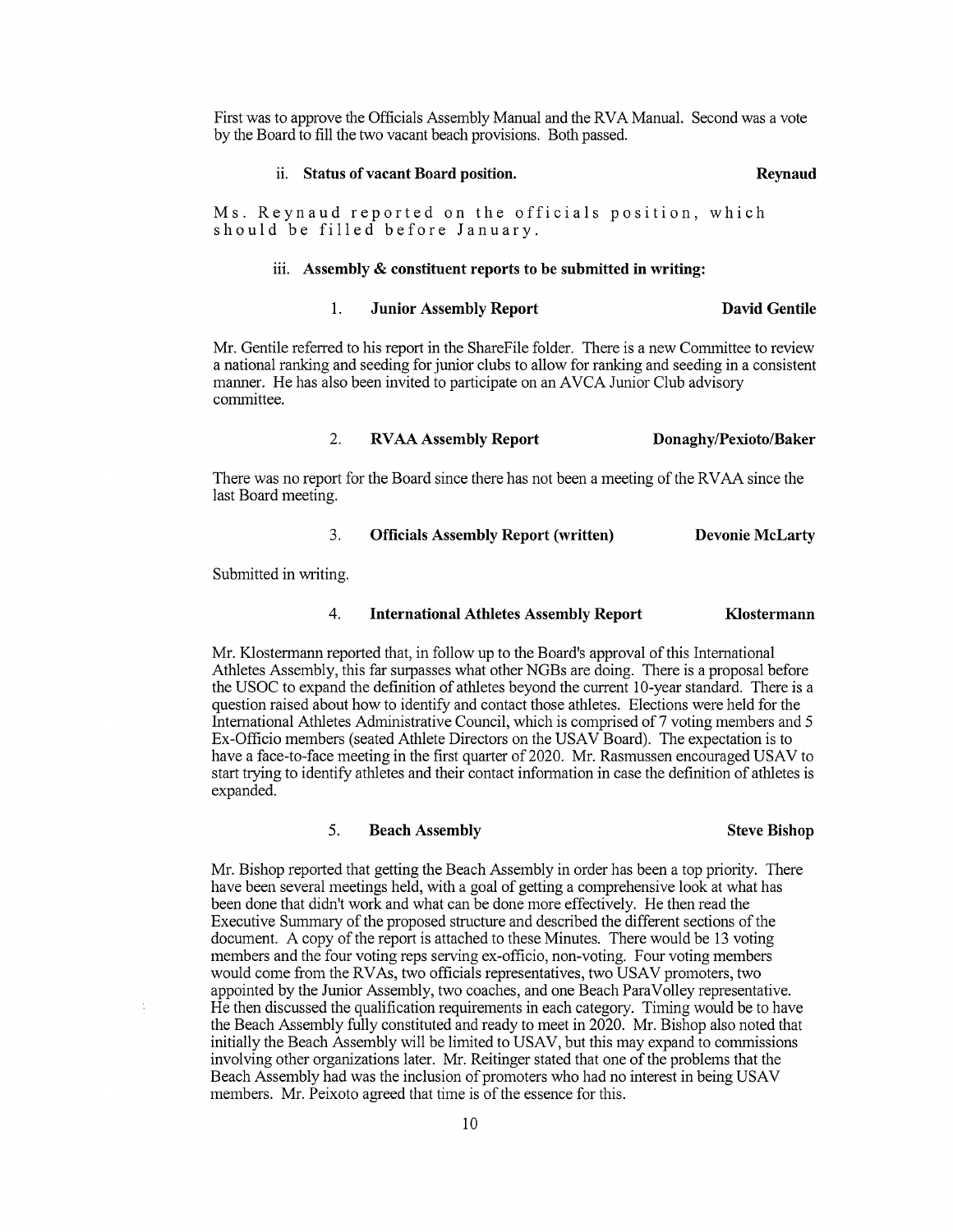Motion #5, made by Rasmussen, seconded by Peixoto to waive the 30-day notice provision to amend the Bylaws. Vote 11-0, does not pass due to a lack of 12 votes needed for a  $2/3$  vote.

Motion #6, made by Bishop and seconded by Gentile, to approve "the concept" of the restructuring proposal for the USAV Beach Assembly as set forth in the report. Approved unanimously. (An electronic vote will be taken for the 2/3 votes needed to officially pass the restructuring proposal.)

Mr. Reitinger explained the steps necessary to put the new Beach Assembly in place, which would include Board approval of the Beach Assembly Manual. Mr. Davis stated that it was important to communicate to the beach community that the dissolution of one beach assembly is paired with the new Beach Assembly, so as not to send a message that USAV is not committed to the beach discipline. Mr. Blanton indicated that he thinks it is important to have representation from the professional side of the sport. Mr. Davis reported that his concern with this is that AVP is expanding and is now a competitor of USAV and having them on the Beach Assembly would mean we could not speak openly in meetings. Mr. Bishop responded that <sup>a</sup> commission could include professional organizations. Mr. Blanton replied that it is important to deal with the professionals. To not do so would be like USA Basketball not dealing with the NBA. Mr. Reitinger noted that the professional organizations would have a voice through the player representatives. Mr. Blanton encouraged a more collaborative relationship with organizations like AVP.

# XI. NEW BUSINESS

a. Ms. Reynaud announced the 2020 Board meetings: Friday, Jan.  $24<sup>th</sup>$  in Denver; Thursday, May 21st in Minneapolis; and Friday, Sept. 18, 2020, (TBD)

# XII. EXECUTIVE SESSION

Motion #7, made by Eldredge and seconded by Baker, to go into Executive Session with George Thompson, Jamie Davis, Kerty Klostermann, Rachael Stafford and Steve Smith invited to participate. Approved unanimously.

# Motion #8, made by Bishop and seconded by Peixoto, to come out of Executive Session. Approved unanimously.

Ms. Reynaud reported that the Board in Executive Session discussed the following issues:

- a. Corporate Ethics & Eligibility Report
- b. Legal Review & SafeSport Report
- c. Governance Committees
- d. Personnel Committee Report

The Board also approved the following resolution in Executive Session:

Motion #9, made by Rasmussen, seconded by Bishop, to dissolve the Contract Review Committee, with the understanding that Rachael Stafford would report on contracts to the Board from time to time. Approved unanimously.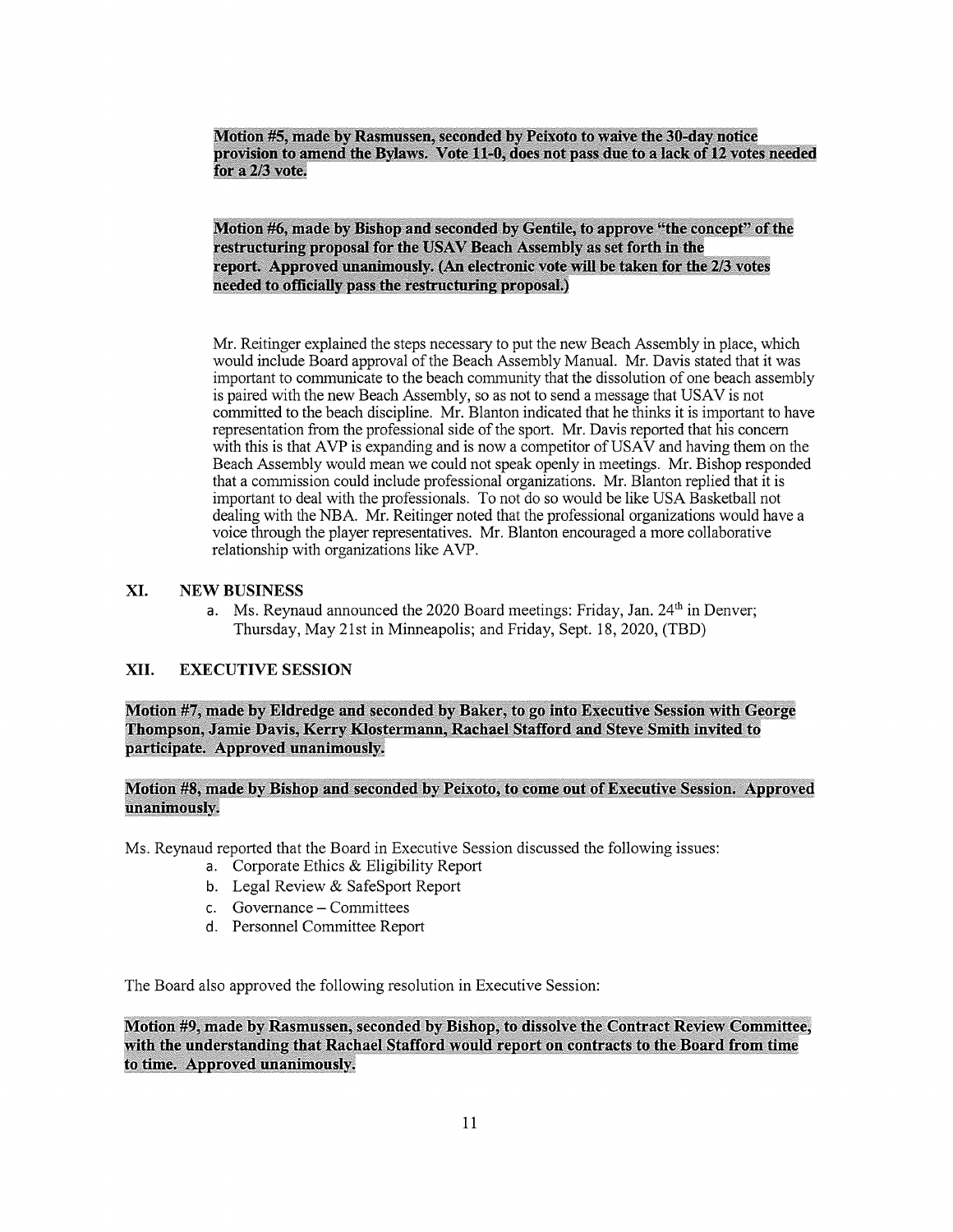# XIII. ADJOURNMENT -8:00 pm

Motion #10, made by Rasmussen and seconded by Bishop, to adjourn. Approved unanimously.

 $\mathcal{L}^{\text{max}}_{\text{max}}$